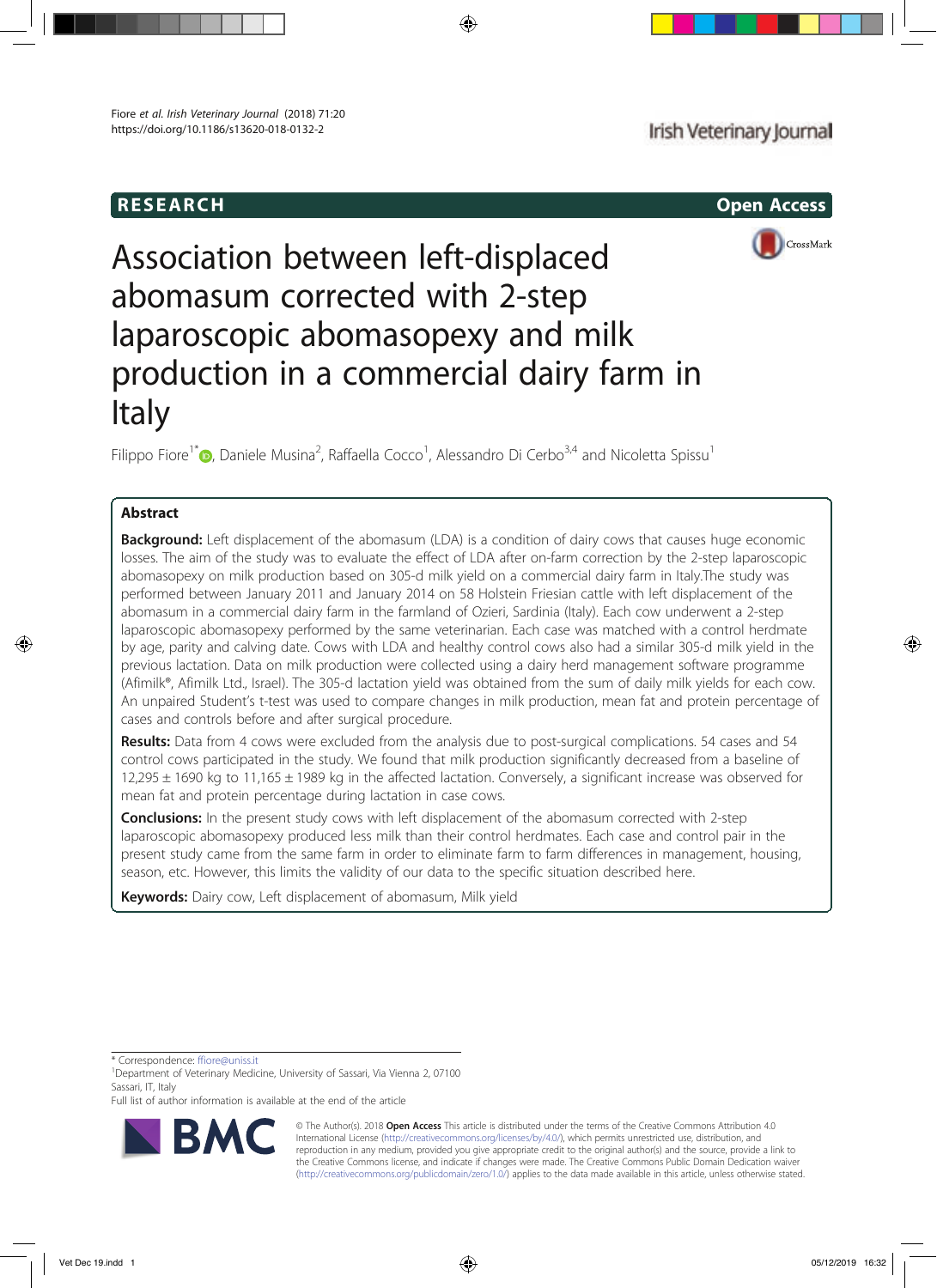## Background

Left displacement of the abomasum (LDA) is a condition that occurs primarily in high producing postpartum dairy cows [1]. Normally the abomasum is situated in the ventral part of the abdomen and is filled with fluid. LDA arises when the abomasum becomes enlarged primarily due to gas distention and is mechanically displaced from its normal position to the left side of the abdominal cavity, between the rumen and the left lateral abdominal wall. The rumen usually descends to trap the abomasum in this abnormal position [2]. Risk factors for development of LDA include breed, age and season [3], as well as nutritional and management factors [4]. Dairy cows with periparturient disorders such as ketosis, dystocia, stillbirth, metritis and hypocalcaemia are more likely to develop the condition [5]. Many different treatment options have been developed for the correction of LDA, from dietary interventions to open and closed surgical treatments to fix the abomasum [6]. Commonly used open surgical techniques include omentopexy via laparotomy in the right paralumbar fossa, abomasopexy via ventral paramedian approach, and left paralumbar fossa abomasopexy. Closed surgical techniques include percutaneous fixation by blind-tack suture or toggle-pin [7]. Percutaneous fixation is the most rapid technique but has the disadvantage that it is performed in a blind fashion by the veterinary surgeon, so there is a risk of stitching the wrong organ or of trapping abdominal contents within the "pexy" site [8]. The 2-step laparoscopy-guided fixation of the abomasum is a more recent technique [9] that combines the advantages of a traditional open surgical technique (good visual inspection, therapeutic safety) with the rapidity and shortened recovery times of percutaneous fixation methods [10]. An important issue to consider when deciding to correct LDA is the outcome following surgery, in particular the extent of milk losses attributable to the disease and its correction. In order to have an advantageous correction, the cow has to return to her previous level of productivity, avoiding further economic losses [8]. In the past decades several authors investigated the effects of LDA on milk production using different approaches to treat it and quantify milk losses [11]. More recently, other studies evaluated milk losses due to LDA in cows treated with the 2-step laparoscopy-guided abomasopexy [6, 10, 12]. In detail, Seeger et al. considered only the short term outcome of the treatment, while in the other two studies the subjects came from different farms, had concurrent diseases and the correction was performed by different veterinarians. To the best of our knowledge, no study has been conducted on 305 day milk yield following LDA correction using the 2-step laparoscopic abomasopexy performed by the same veterinarian, in farm settings, on cows coming from the same farm and free from other observable concurrent diseases than LDA.

The objective of our study was therefore to evaluate the effect of LDA after on-farm correction by the 2-step laparoscopic abomasopexy on milk production in a commercial dairy farm in Italy.

## Method

## Animals and management

This study was performed between January 2011 and January 2014 on cows with LDA, diagnosed by a veterinarian from the University of Sassari, in a commercial dairy farm in the north of Sardinia (Italy). The farm consisted of 280 lactating Holstein cows, housed in free-stall barns and milked twice a day. Grouping of cows into different pens was based on stage of lactation. Dry cows were fed two total mixed rations (TMR), one during the first 30–40 days of the dry period, and a "close up" TMR during the last 21 days of gestation. All lactating cows were fed twice daily the same TMR formulated by the herd nutritionist. The TMR met or exceeded National Research Council requirements for 650-kg lactating cows producing 35 kg/day of milk with 3.5% fat and 3.1% protein [13].

In total, 373 Holstein dairy cows (125 primiparous and 248 multiparous cows) calved in the study period and were monitored twice a week for one month and on call if the farmer noticed any health problem.

Diagnosis of LDA was based upon the presence of an acute ping sound on auscultation and percussion of the left side of the abdomen. Inclusion criteria were: multiparous cows with an LDA independent of the degree of displacement and duration of clinical signs, less than 30 days in milk (DIM) at the time of the diagnosis, absence of concurrent diseases (i.e. clinical metritis, retained fetal membranes, hypocalcemia, ketosis, mastitis, lameness).

Clinical metritis was defined as cows having an abnormally enlarged uterus, a fetid, watery, reddish brown uterine discharge with fever (> 39.5 °C) and presence of signs of systemic illness (decreased milk production, dullness, or other signs of toxemia) within 21 days postpartum.

Retention of placenta was defined as the failure to expel fetal membranes within 24 h after parturition.

If the blood Ca concentration was  $\leq 2$  mmol/l (8 mg/ dl), it was defined as hypocalcemia.

Cows with  $BHB \geq 1.2$  mmol/l, but no clinical signs (off feed, decreased milk yield) were considered to be in a state of subclinical ketosis.

Clinical mastitis cases were characterized by the presence of abnormal milk or by signs of inflammation in one or more quarters.

Lameness can be defined as the clinical manifestation of painful disorders, mainly related to the locomotor system, resulting in impaired movement or deviation from normal gait or posture.

Exclusion criteria included surgical and postsurgical complications, any other disease during a complete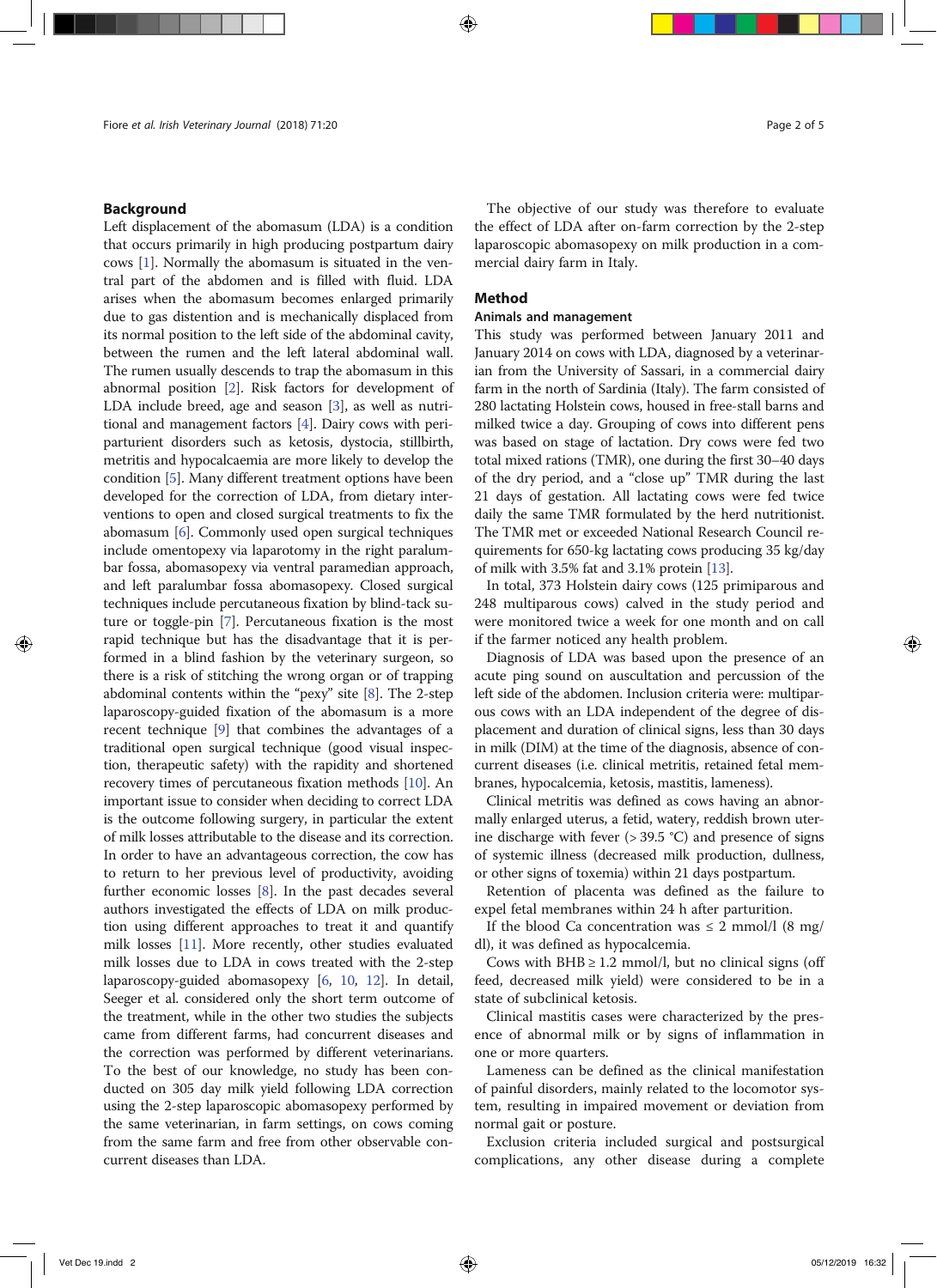lactation (305 days), including cows with infertility resulting in them being open for > 100 days. After confirmation of eligibility, 58 multiparous cows with LDA were included. Each case was matched with a control herd mate, based on age  $(\pm 1 \text{ month})$ , parity and calving date  $(\pm 1 \text{ month})$ . Cases and controls for multiparous cows also had a similar 305-d milk yield (± 200 kg) in the previous lactation. The animals were followed during a complete lactation (305 days). Herd health was evaluated twice a week by a veterinarian from the University of Sassari. Data concerning insemination date(s) and 305 day milk production in the current lactation were collected for all the animals.

#### Laparoscopic technique for LDA correction

Each cow underwent a 2-step laparoscopic abomasopexy within 24 h after the diagnosis by the same veterinarian (Janowitz, 1998). The procedure was performed in a clean pen rich in straw bedding. The cases were not sedated during the procedure. During the second step of the correction, each animal was cast with ropes and moved first in right lateral recumbency and then turned clockwise into full dorsal recumbency. Hay bales were used to support the shoulders and front and hind limbs were tied to an extended position. No postoperative treatment was administered, and immediately after correction the cows returned in the lactating group. The gauze bandage and knot were removed approximately 28 days after surgery.

### Milk data collection

Data on milk production were collected from a computerized dairy herd management software programme (Afimilk®). The 305-day lactation yield was obtained from the sum of daily milk yields for each cow.

#### Statistical analysis

Data were analyzed using GraphPad Prism 6 software (GraphPad Software, Inc., La Jolla, CA, USA). All data are presented as the means ± standard error of the mean and were first checked for normality using the D'Agostino-Pearson normality test. An unpaired Student's t-test was used to compare changes in milk production, mean fat and protein percentage of treated and control cows during the entire study period before and after treatment. A  $\nu$  < 0.05 was considered significant.

## Results

During the study period, 88 cows were diagnosed with LDA. Among them, 16/88 (18.2%) were excluded as they were primiparous. Of the remaining 72 multiparous cows, 14/72 (19.4%) were excluded due to concurrent diseases. A total of 58 multiparous cows with LDA underwent surgical correction. Data from 2 cows were excluded from

Table 1 Distribution of 54 cows with LDA as defined by lactation number

| Lactation number | No. of cases | Percentage of cases (%) |
|------------------|--------------|-------------------------|
|                  | 13           | 24.1                    |
|                  |              | 31.5                    |
| $\overline{4}$   | 24           | 444                     |

the analysis due to post-surgical complications including severe peritonitis and relapse due to breakage of toggle-pin suture. Two other cows developed mild to severe bronchopneumonia and were culled before the end of the study. Complete data were collected for 54 cases and 54 control cows from the same herd.

The median interval between calving and the diagnosis was  $11.4 \pm 6.8$  with a range from 1 to 29 days. Of the 54 cases, 13 were in parity 2 (24.1%), 17 were in parity 3 (31.5%) and 24 were in parity 4 (44.4%) (Table 1).

The interval from parturition to LDA surgery was ≤ 7 days in 16 cows (29.6%), between 8 and 14 days in 19 cows (35.2%), between 15 and 21 days in 15 cows (27.8%) and between 22 and 30 in 4 cows (7.4%) (Table 2).

Milk production in the study group was from  $11,165 \pm$ 1989 kg (\*\* $p$  < 0.01) whereas the control group produced 12,295 ± 1690 kg. Conversely, a significant increase in mean fat and protein percentage from a baseline of 3.40 ± 0.23% to  $3.66 \pm 0.36$ % and from of  $3.23 \pm 0.14$ % to  $3.40 \pm$ 0.11% was observed, respectively  $(**p < 0.001)$  (Fig. 1).

## **Discussion**

In the present study, LDA occurred most frequently in the first and second week postpartum (29.6% and 35.2%, respectively) and in parity 4 cows (44.4%), which is in accordance with other studies [6, 14].

In our study, LDA was associated with decreased milk production during the affected lactation, which is in accordance with the results of several other studies [2, 15–21]. In detail, the results of the present study show an overall loss in milk yield in the study group compared with its control group (11,165 vs. 12,296 kg) during a whole lactation (305 days). Reported milk production losses caused by LDA vary among studies, ranging from 557 to up to 1000 kg [2, 20].

Table 2 Time interval from parturition to LDA surgery in 54 cows

| Time interval (days) | No. of cases | Percentage of cases (%) |
|----------------------|--------------|-------------------------|
| $\leq$ 7             | 16           | 29.6                    |
| $8 - 14$             | 19           | 35.2                    |
| $15 - 21$            | 15           | 27.8                    |
| $22 - 30$            |              | 7.4                     |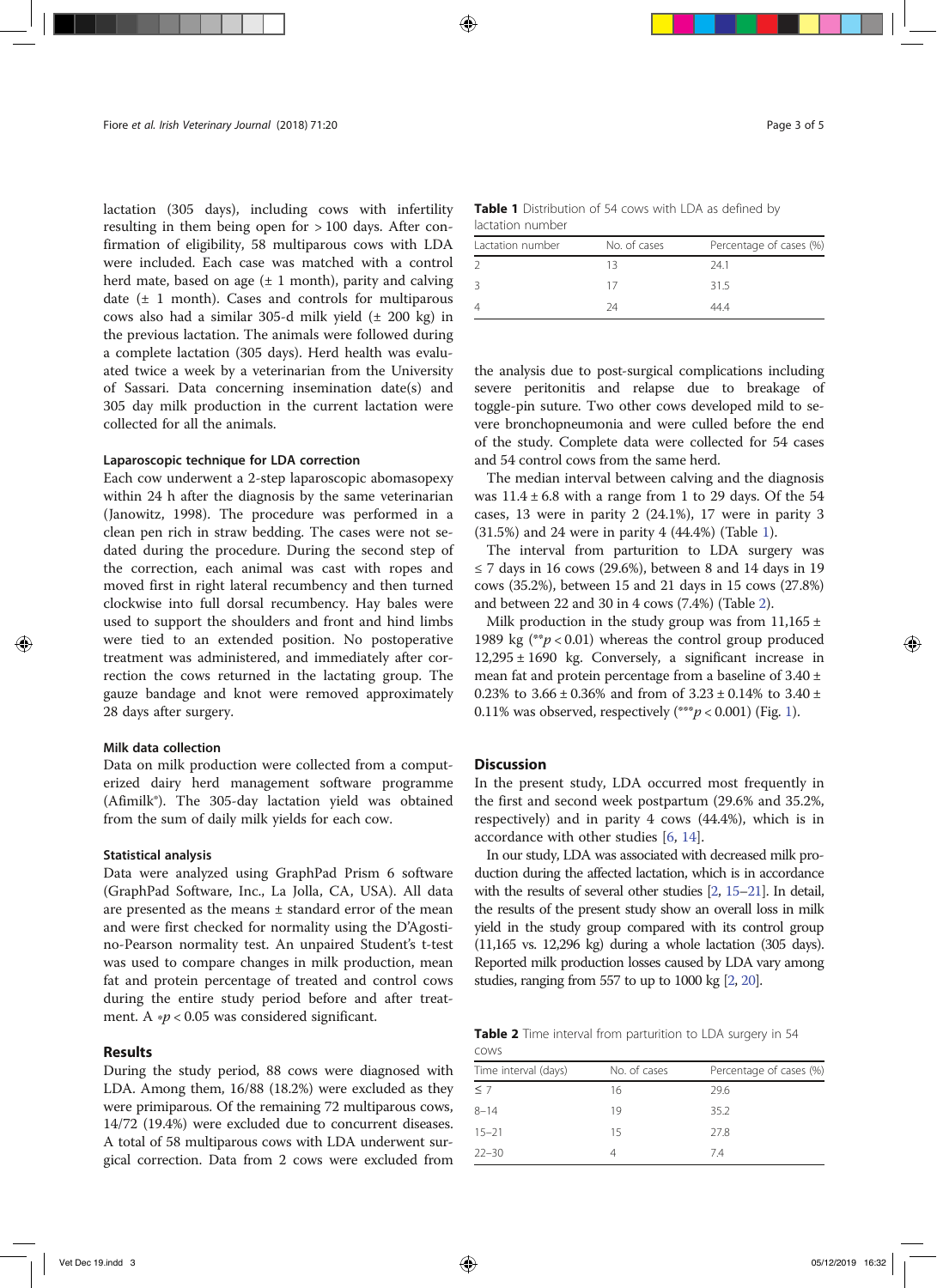

The severity of the losses is due to the fact that LDA often develops in early lactation, affecting peak yield [16] as well as the digestive system and metabolism [19]. At the time of the diagnosis the subjects were on average 11.4 ± 6.8 DIM.

Part of the milk losses is likely to occur before the diagnosis of the disease is made [1, 16, 18, 22]. Several authors provided evidence that milk losses due to LDA occur as soon as 10 days before diagnosis [23] and they account for 30% of 305-d losses [16]. Typically, all cows in the immediate post parturient period experience an energy and nutrient deficit, whereby cows experiencing LDA lower their feed intake long before the occurrence of disease [24]. The pre-clinical effects of the disorder include decreased DMI for several days prior to clinical diagnosis, thus lowering daily milk yield [4].

Although it is well known that surgical correction may have additional depressing effects on milk yield [24], in this study we used the 2-step laparoscopic abomasopexy technique, which is minimally invasive and seems to result in improved convalescence during the immediate post-operative period, resulting in an earlier increase in milk yield when compared to other surgical techniques [10, 19, 25]. For these reasons, in our opinion the technique contributed only marginally to the depression in milk yield. An analgesic drug was not administered to the patients after surgery, because in the authors' knowledge, the benefits of NSAIDs in minimally invasive procedures to correct abomasal displacement have not been objectively demonstrated [26] and because the laparoscopic procedure itself is associated with less postoperative pain [10]. However, pain associated with the procedure would also have accounted for some of the milk losses of the cases.

Furthermore, none of the cows with LDA in this study had concurrent diseases, in accordance to our exclusion criteria. The decline in milk yield registered differs from data reported in other studies in which LDA was

associated to other diseases [6, 12] and it is likely attributable to the fact that these cows could have been affected for several days before the diagnosis and that the disease occurred in early post-partum, affecting subsequent peak yield. In the farm subject of the present study, LDA was likely related to inadequate nutritional management of cows during the transition period and after LDA correction, so this may have limited the recovery in mik yield of the cases.

In addition to the milk losses, we could show a significant increase in milk fat and milk protein percentage in the LDA group. Higher milk fat content for LDA cows might have been caused by the lower milk production in association with greater body weight losses due to the disease, which are known to contribute to increase milk fat content [27]. In fact, a study reported the existence of a mechanism that increases milk fat content when yield is compromised [28]. As regards the increase in milk protein percentage, it may be directly related to the dilution, by the negative correlation between milk yield and solid concentration [29].

## Conclusions

In the present study cows with LDA corrected with 2-step laparoscopic abomasopexy produced less milk than their control herd mates.

In our opinion these results reflect the impact of the disease itself and of its correction on milk yield, as LDA was not complicated by the effect of concurrent diseases and because case-control comparison was made on the basis of parity, calving date and production in the lactation preceding the LDA affected lactation, to minimise bias. Each case and control pair in the present study came from the same farm in order to eliminate farm to farm differences in management, housing, season, etc. This does, however, limit the validity of our data to the specific situation described here.